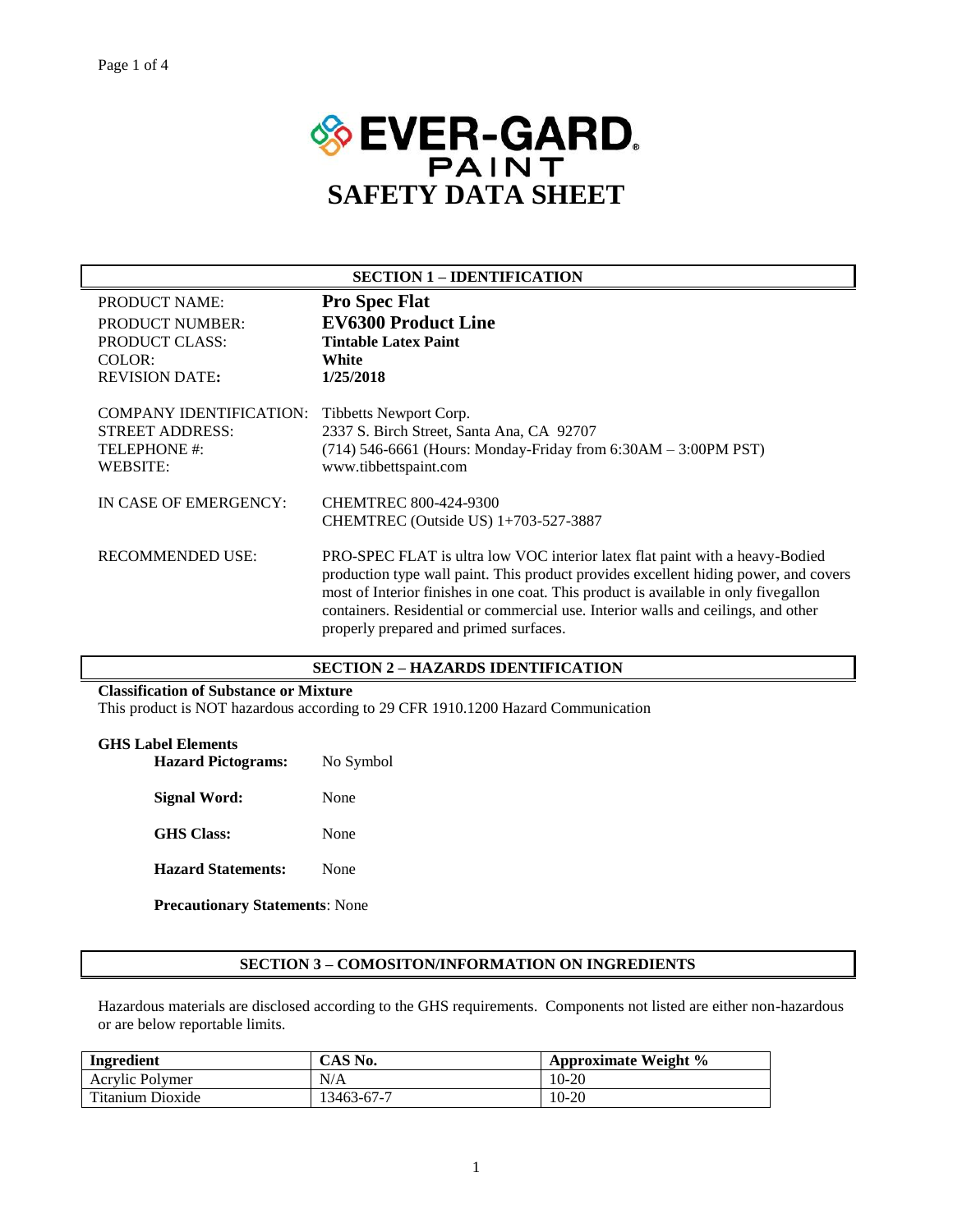| <b>SECTION 4 - FIRST AID MEASURES</b> |                                                                                                                                                             |  |  |  |  |
|---------------------------------------|-------------------------------------------------------------------------------------------------------------------------------------------------------------|--|--|--|--|
|                                       | <b>Description of Necessary Measures</b>                                                                                                                    |  |  |  |  |
| <b>Skin Contact:</b>                  | Wash with soap and water thoroughly. Seek medical attention if irritation develops.                                                                         |  |  |  |  |
| <b>Eye Contact:</b>                   | Rinse with water for several minutes. Seek medical attention if irritation develops.                                                                        |  |  |  |  |
| <b>Inhalation:</b>                    | If breathing is difficult, move person to fresh air and keep at rest in comfortable<br>breathing position. Call a physician if symptoms develop or persist. |  |  |  |  |
| <b>Ingestion:</b>                     | Rinse mouth. If ingestion of large amount occurs, call a poison control center<br>immediately. Do not induce vomiting.                                      |  |  |  |  |

#### **Most important symptoms and effects, both acute and delayed**

Most important known symptoms are detailed in Section 2 and Section 11.

**Indication of any immediate medical attention and special treatment needed** No Data Available

| <b>SECTION 5 - FIRE FIGHTING MEASURES</b> |                                                                                                                                                                                                                                                                                                                                                                         |  |  |  |
|-------------------------------------------|-------------------------------------------------------------------------------------------------------------------------------------------------------------------------------------------------------------------------------------------------------------------------------------------------------------------------------------------------------------------------|--|--|--|
| <b>Suitable Extinguishing Media:</b>      | Use extinguishing measures that are appropriate to local circumstances and the<br>surrounding environment. Water Fog, CO <sub>2</sub> , Dry Chemical, Alcohol Resistant Foam.                                                                                                                                                                                           |  |  |  |
| <b>Special Hazards:</b>                   | Carbon oxides                                                                                                                                                                                                                                                                                                                                                           |  |  |  |
| <b>Advice for firefighters:</b>           | Follow recommended procedures in handling fire areas. Wear fire-fighting<br>equipment and self-contained breathing apparatus.<br>If possible, move containers out of the fire area. Cool containers with water spray.                                                                                                                                                   |  |  |  |
| <b>Further Information:</b>               | Pressure may build inside the container.                                                                                                                                                                                                                                                                                                                                |  |  |  |
|                                           | <b>SECTION 6 - ACCIDENTAL RELEASE-MEASURES</b>                                                                                                                                                                                                                                                                                                                          |  |  |  |
| <b>Personal Precautions:</b>              | Use proper personal protective equipment including respirators, goggles, chemical<br>resistant gloves, coveralls. Avoid breathing vapors, mist, or gas. Ensure adequate<br>ventilation. Remove all sources of ignition. Evacuate all personnel to safe areas.<br>Beware of vapors accumulating to form explosive concentrations. Vapors can<br>accumulate in low areas. |  |  |  |
| <b>Environmental Precautions:</b>         | Prevent further leakage or spillage if safe to do so. Do not let product enter<br>drains and waterways.                                                                                                                                                                                                                                                                 |  |  |  |
| <b>Methods for clean-up:</b>              | Soak up with inert absorbent material such as sand or saw dust then place in<br>chemical waste container.                                                                                                                                                                                                                                                               |  |  |  |
|                                           | <b>SECTION 7 - HANDLING AND STORAGE</b>                                                                                                                                                                                                                                                                                                                                 |  |  |  |
| <b>Precautions for Safe Handling:</b>     | Use with adequate ventilation. Avoid breathing excess vapors and prevent contact<br>with eyes, skin, and clothing.                                                                                                                                                                                                                                                      |  |  |  |
| <b>Conditions for Safe Storage:</b>       | Store in a cool, dry, well-ventilated area away from sources of heat, combustible<br>materials, and incompatible substances. Keep container tightly closed.                                                                                                                                                                                                             |  |  |  |
|                                           | <b>SECTION 8 - EXPOSURE CONTROLS/PERSONAL PROTECTION</b>                                                                                                                                                                                                                                                                                                                |  |  |  |
| <b>Engineering Controls:</b>              | Ensure adequate ventilation, especially in confined areas. When ventilation is<br>insufficient to control airborne levels, equip personal protective equipment which<br>meets the OSHA standards.                                                                                                                                                                       |  |  |  |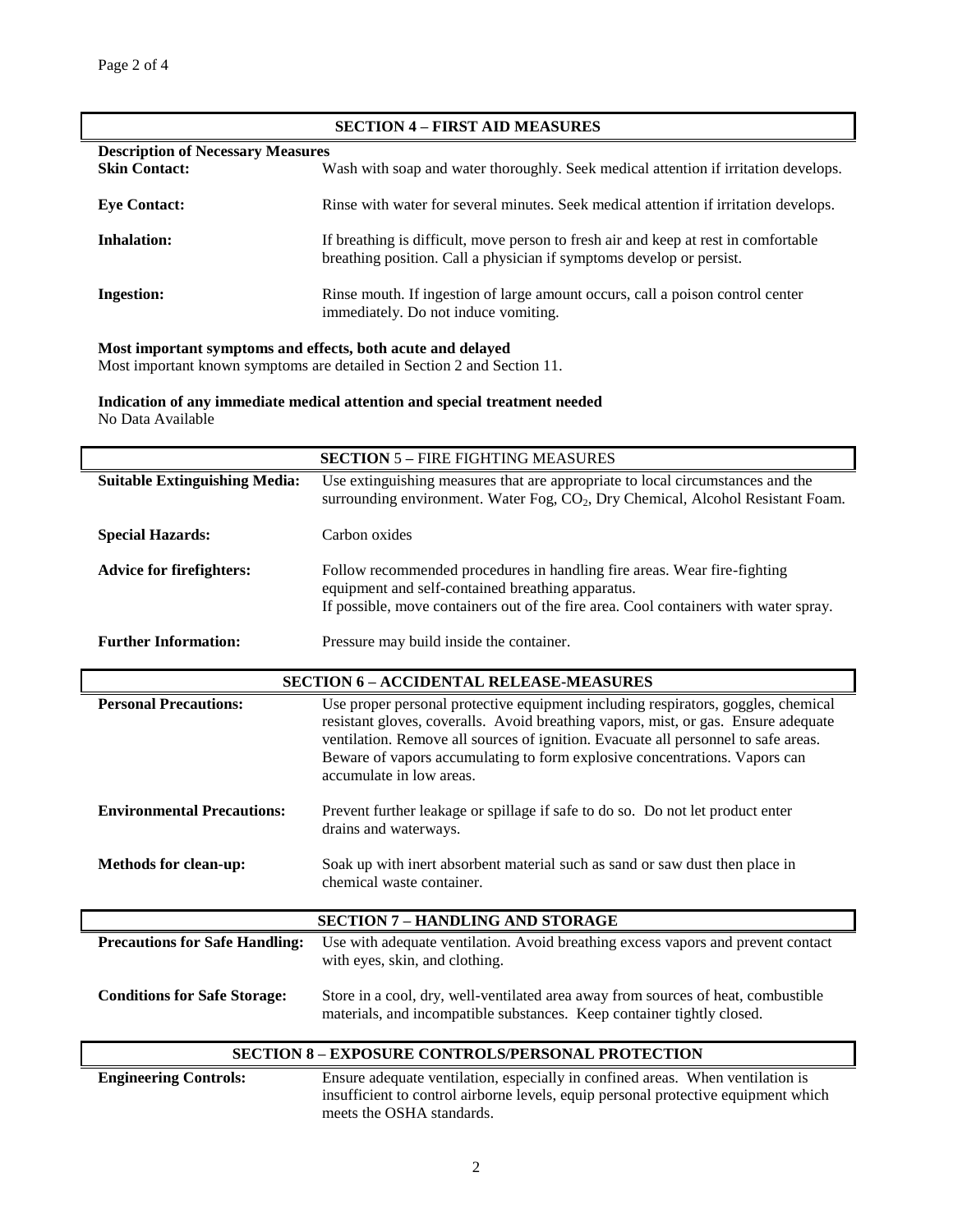| <b>Personal Protective Equipment</b>                                                                                                                                                                                                                                                                                               |                                                                                                                                                                                                                                    |
|------------------------------------------------------------------------------------------------------------------------------------------------------------------------------------------------------------------------------------------------------------------------------------------------------------------------------------|------------------------------------------------------------------------------------------------------------------------------------------------------------------------------------------------------------------------------------|
| <b>Eye/Face Protection:</b>                                                                                                                                                                                                                                                                                                        | Wear splash goggles or face shields which are approved by NIOSH.                                                                                                                                                                   |
| <b>Skin Protection:</b>                                                                                                                                                                                                                                                                                                            | Handle with protective chemical resistant gloves.                                                                                                                                                                                  |
|                                                                                                                                                                                                                                                                                                                                    | <b>Respiratory Protection:</b> If air-purifying respirators are appropriate, use respirators and components tested and<br>approved by NIOSH.                                                                                       |
| $\mathbf{r}$ $\mathbf{r}$ $\mathbf{r}$ $\mathbf{r}$ $\mathbf{r}$ $\mathbf{r}$ $\mathbf{r}$ $\mathbf{r}$ $\mathbf{r}$ $\mathbf{r}$ $\mathbf{r}$ $\mathbf{r}$ $\mathbf{r}$ $\mathbf{r}$ $\mathbf{r}$ $\mathbf{r}$ $\mathbf{r}$ $\mathbf{r}$ $\mathbf{r}$ $\mathbf{r}$ $\mathbf{r}$ $\mathbf{r}$ $\mathbf{r}$ $\mathbf{r}$ $\mathbf{$ | $\lambda$ . The set of the set of the set of the set of the set of the set of the set of the set of the set of the set of the set of the set of the set of the set of the set of the set of the set of the set of the set of the s |

**Hygiene Measures:** Avoid contact with skin, eyes, and clothing. Remove and wash contaminated clothing before re-use. Wash thoroughly after handling.

## **Control Parameters:**

| <b>Chemical Name</b> | CAS No.    | Weight% | <b>Cal-OSHA</b><br>PEL TWA               | <b>OSHA PEL</b><br><b>TWA</b> | <b>ACGIH TWA</b>  |
|----------------------|------------|---------|------------------------------------------|-------------------------------|-------------------|
| Titanium Dioxide     | 13463-67-7 | 10-20%  | $5 \text{ mg/m}$<br>(Respirable<br>Dust) | $15 \text{ mg/m}$             | $10 \text{ mg/m}$ |

# **SECTION 9 – PHYSICAL AND CHEMICAL PROPERTIES**

| <b>Physical State:</b>        | Liquid            |
|-------------------------------|-------------------|
| Color:                        | White             |
| Odor:                         | Slight            |
| <b>Odor Threshold:</b>        | Not Available     |
| Density (lbs/gal):            | $11.5 - 12.5$     |
| pH:                           | $8 - 9$           |
| VOC Less Water (g/L):         | Less than $50$    |
| <b>Boiling Point (F):</b>     | No Data           |
| <b>Freezing Point (F):</b>    | No Data           |
| <b>Flash Point (F):</b>       | No Data           |
| <b>Evaporation Rate:</b>      | Slower than ether |
| <b>Upper Explosion Limit:</b> | No Data           |
| <b>Lower Explosion Limit:</b> | No Data           |
| <b>Vapor Pressure:</b>        | Not Available     |
| <b>Vapor Density:</b>         | Heavier than air  |
| <b>Solubility in Water:</b>   | Soluble           |
| <b>Partition Coefficient:</b> | Not Available     |
| <b>Auto-Ignition Temp:</b>    | Not Available     |
| <b>Decomposition Temp:</b>    | Not Available     |
| Viscosity (KU):               | 115-125           |

### **SECTION 10 – STABILITY AND REACTIVITY**

| <b>Reactivity:</b>                         |
|--------------------------------------------|
| <b>Chemical Stability:</b>                 |
| <b>Possibility of Hazardous Reactions:</b> |
| <b>Conditions to avoid:</b>                |
| <b>Incompatibility:</b>                    |
| <b>Hazardous Decomposition:</b>            |

**Reactivity:** None known Stable under normal conditions **None anticipated** Heat. **None known Hazardous Decomposition:** Incomplete combustion may release carbon monoxide

## **SECTION 11 – TOXICOLOGICAL INFORMATION**

## **Primary routes of exposure and Symptoms**

| Inhalation: | May cause respiratory tract, nose, and throat irritation.<br>Symptoms may include headache, nausea, dizziness, drowsiness, and confusion. |  |  |  |
|-------------|-------------------------------------------------------------------------------------------------------------------------------------------|--|--|--|
| Ingestion:  | May cause irritation of the mouth, throat, and stomach.<br>Can target organs if large quantities are ingested.                            |  |  |  |